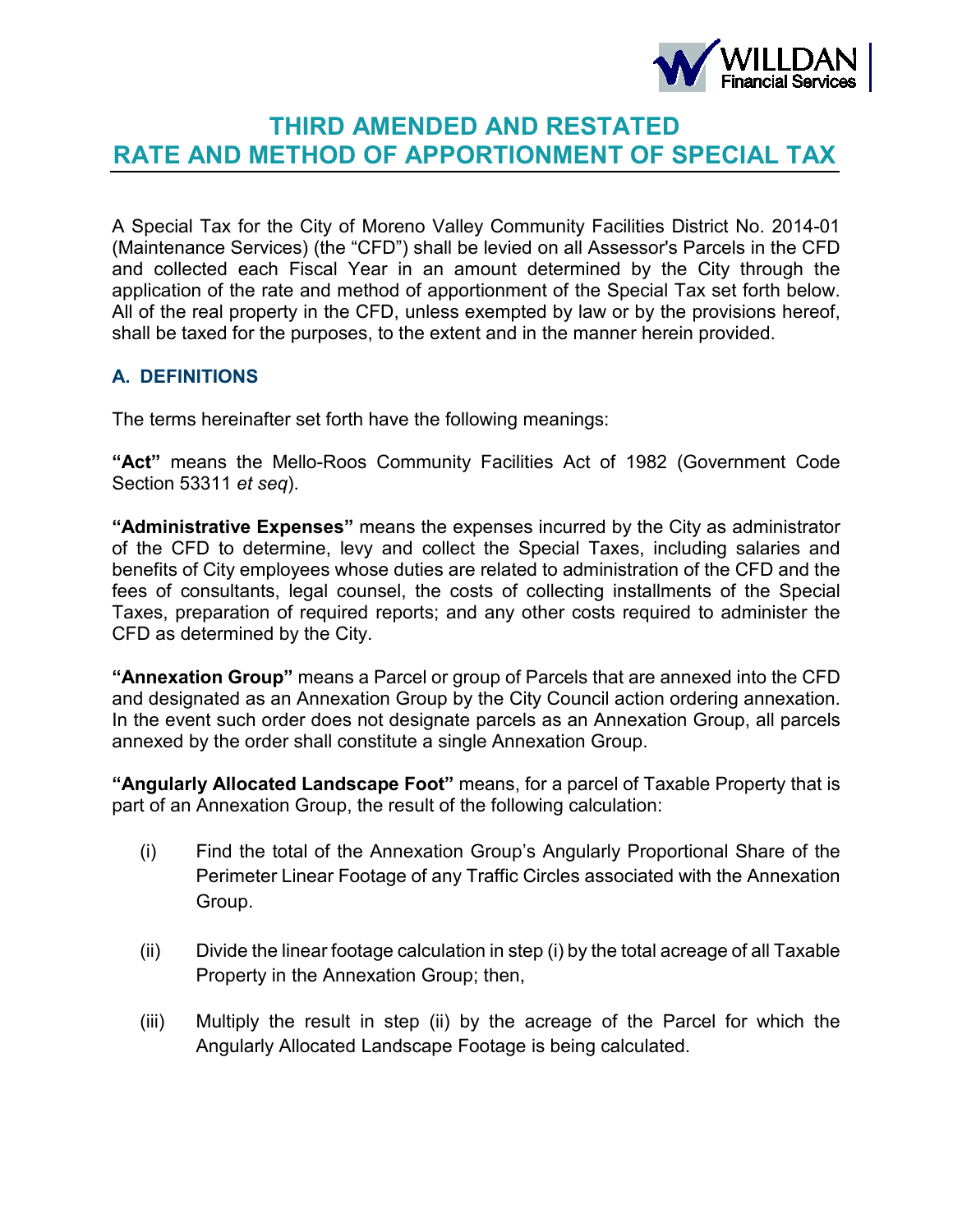

The purpose of this calculation is to determine, based on a parcel's share of the acreage in its Annexation Group, the parcel's "fair share" of the linear footage of improvements maintained in connection with the CFD.

For example: if an Annexation Group consist of 10 acres of Taxable Property and the Annexation Group's Angularly Proportional Share of a Traffic Circle's Perimeter Linear Footage is 500 linear feet, then a 1.5 acre parcel of Taxable Property in that Annexation Group would have 75 Angularly Allocated Landscape Feet of Traffic Circle improvements  $((500 / 10) * 1.5)$ .

**"Angularly Proportional Share"** means the process of dividing a base characteristic of a Traffic Circle amongst more than one Annexation Group using the following steps:

- (i) Assign to each Annexation Group the length of the portion of the circumference of the Traffic Circle that faces the Annexation Group.
- (ii) Find the sum of all lengths assigned in step (i).
- (iii) For each Annexation Group, divide (i) by (ii).
- (iv) For each Annexation Group, multiply the base characteristic of the Traffic Circle by (iii).

For purpose of this definition, "base characteristic" means either (i) the square footage of Landscaping Area of a Traffic Circle or (ii) the Perimeter Linear Footage of a Traffic Circle.

**"Annual Escalation Factor"** means the greater of the increase in the annual percentage change in the Consumer Price Index (CPI) for All Urban Consumers for the Los Angeles-Riverside-Orange County Region as published by the Department of Labor's Bureau of Labor Statistics or five percent (5%). If the CPI for the Los Angeles-Riverside-Orange County area is discontinued, the CFD administrator may replace it with a similar index for the purposes of calculating the Annual Escalation Factor.

**"Assessor's Parcel" or "Parcel"** means a lot or parcel shown on the official map of the Riverside County Assessor designating parcels by assessor's parcel number.

**"Building Permit"** means a permit issued for new construction of a residential or nonresidential structure. For purposes of this definition, "Building Permit" shall not include permits issued solely for grading, utility improvements, or other such improvements that are constructed and installed and are not intended for human occupancy.

**"CFD Administrator"** means an official of the City, or designee thereof, responsible for determining the Special Tax Requirement and administrating the levy and collection of the Special Taxes.

**"CFD"** means City of Moreno Valley Community Facilities District No. 2014-01 (Maintenance Services).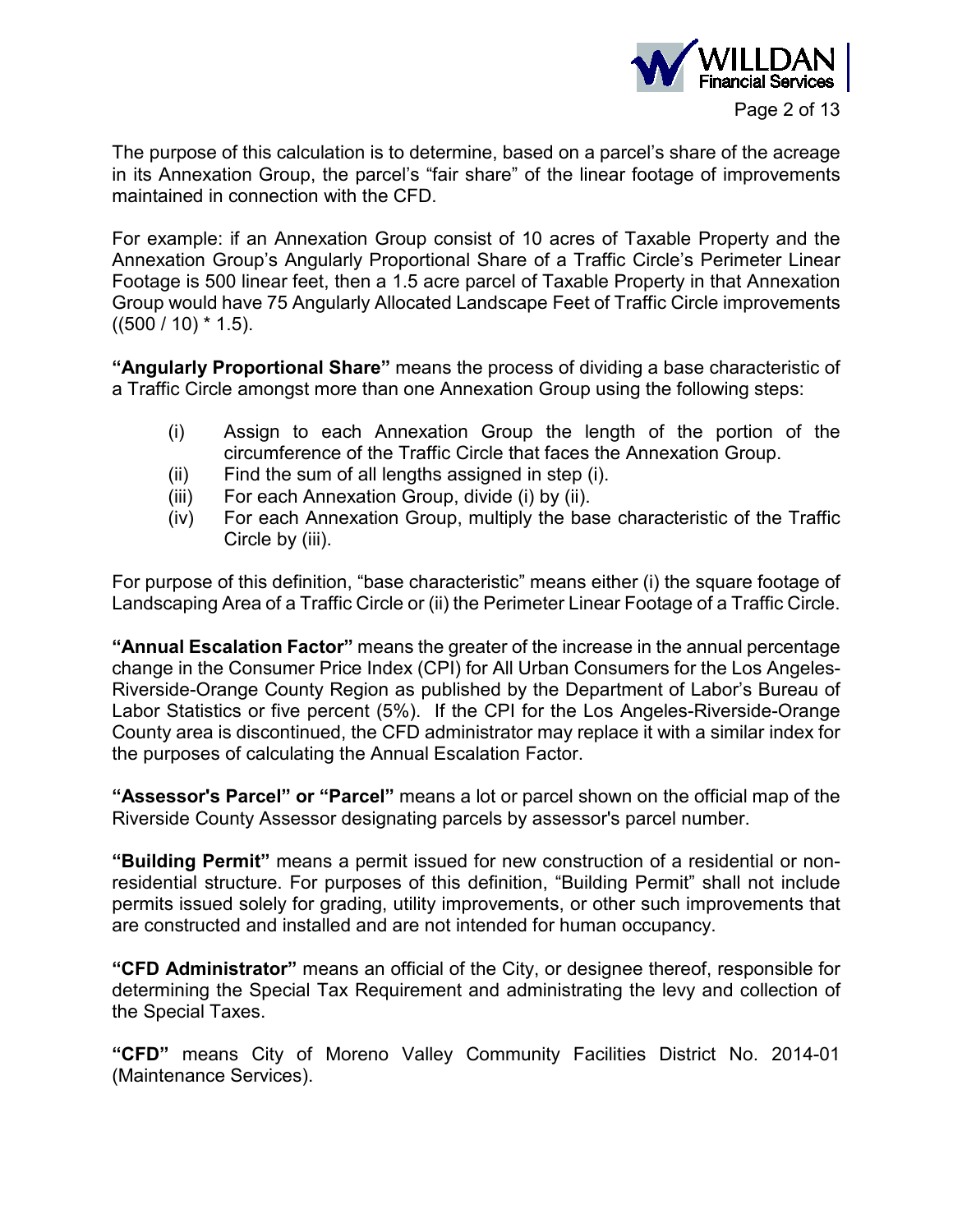

**"City"** means the City of Moreno Valley.

**"Fiscal Year"** means the period starting July 1 and ending the following June 30.

**"Landscaping Area"** means the area of landscaping added to the landscaping improvements to be maintained in connection with the CFD and funded by the Special Tax for specified Annexation Group(s). The Landscaping Area of a Traffic Circle includes, but is not limited to, the landscaped area of the traffic circle and the landscaped area of each directional median.

**"Maintenance Ratio"** means the ratio derived by:

- (i) taking the square footage of the Landscaping Area associated with an Annexation Group, then
- (ii) Dividing the amount from (i) by the number of Taxable Parcel(s) within that Annexation Group. Such amount will be rounded to the nearest whole number.

The Maintenance Ratio represents the number of square feet of landscaping that will be maintained for each taxed parcel.

For example, if an Annexation Group consists of all of the parcels in a new single family residential subdivision consisting of 100 single family residential parcels, and the CFD will fund the maintenance of 15,000 square feet of landscaping in the subdivision, then the Maintenance Ratio for the Annexation Group is 150 (15,000 divided by 100).

With respect to a Traffic Circle improvement that is associated with multiple Annexation Groups, the Maintenance Ratio shall be calculated separately for each such Annexation Group using that Annexation Group's Angularly Proportional Share of the total square footage of the Landscaping Area of the Traffic Circle. The Annexation Group's Maintenance Ratio for a Traffic Circle shall be recalculated any time a new Annexation Group is added that will contribute to the maintenance of the Traffic Circle.

When an Annexation Group is annexed to a TC-Series Tax Rate Area, the Maintenance Ratio is calculated separately for Traffic Circles (for purposes of the TC-Series tax calculation) and for all other landscaping (for purposes of the LM-Series tax calculation).

**"Maximum Special Tax"** means the Maximum Special Tax, determined in accordance with Section B below that can be levied in the CFD in any Fiscal Year on any Assessor's Parcel.

**"Median"** means any landscaped area, other than a Traffic Circle, to be maintained in connection with the CFD that is located between lanes of traffic within the street right-ofway.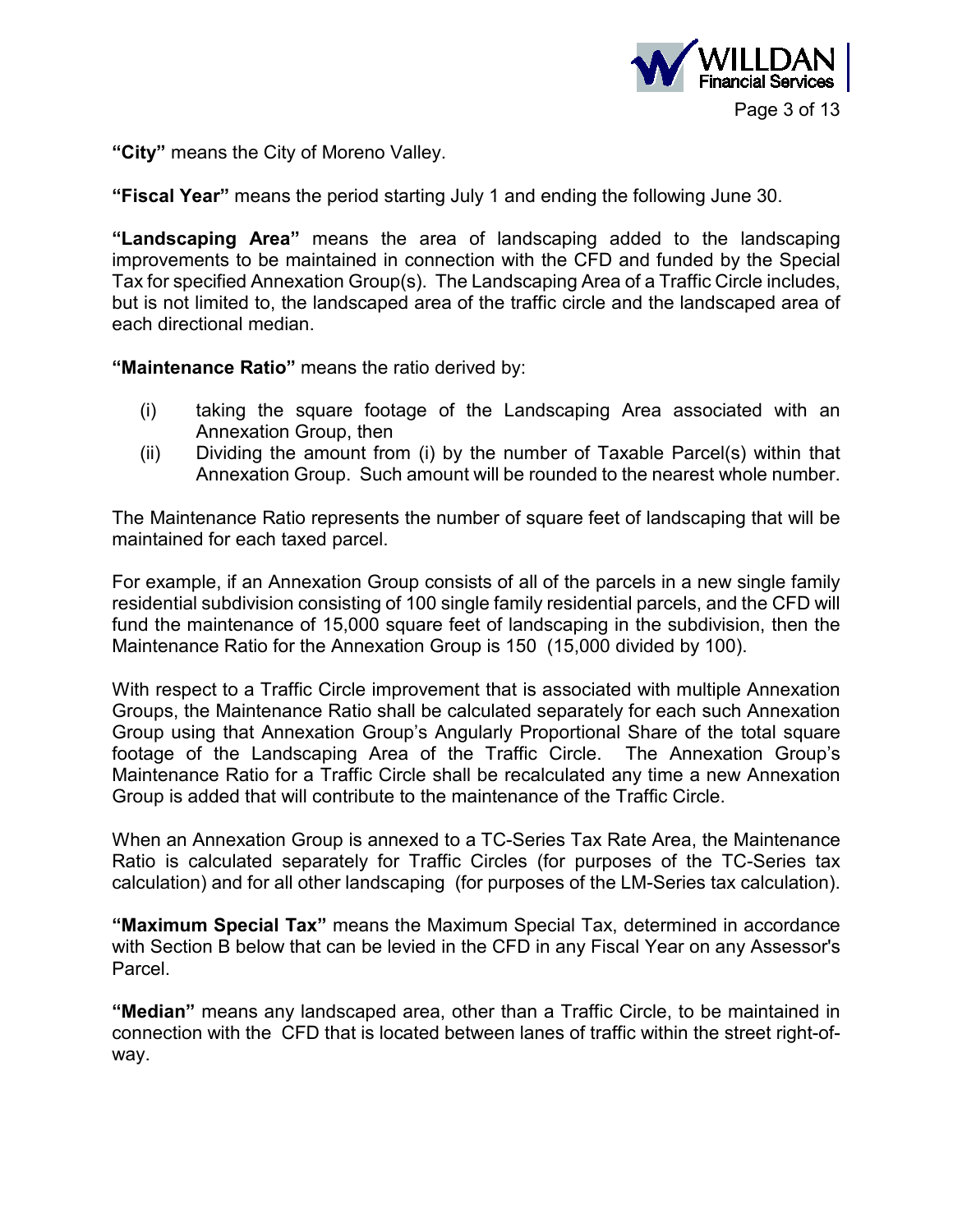

**"Median-Shared"** means any Median that is located in the right-of-way of a street that is bordered on both sides by parcels that are within the CFD (even if such parcels are separated from the right-of-way by a wall, parkway or other improvement).

**"Parkway"** means any landscaped area, other than a Median or Traffic Circle, to be maintained in connection with the CFD.

**"Perimeter Linear Footage"** means, with respect to a Traffic Circle, the aggregate linear footage of the perimeters of each landscaped area included in the Traffic Circle. This includes, but is not limited to, the length of the circumference of the landscaped traffic circle and the length of the perimeter of each landscaped directional median.

**"Property Owner Association Property"** means any property within the boundaries of the CFD that is owned by, or irrevocably dedicated as indicated in an instrument recorded with the County Recorder, to a property owner association, including any master or subassociation.

**"Proportional Curb Foot"** means, for a parcel of Taxable Property that is part of an Annexation Group, the result of the following calculation:

- (i) Take the total linear footage of all curb and gutter improvements that will be funded in connection with the Annexation Group; then,
- (ii) Divide the total linear footage calculation in step (i) by the total acreage of all Taxable Property in the Annexation Group; then,
- (iii) Multiply the result in step (ii) by the parcel's acreage for which the Proportional Curb Foot is being calculated.

The purpose of this calculation is to determine, based on a parcel's share of the acreage in its Annexation Group, the parcel's "fair share" of the linear footage of improvements maintained in connection with the CFD.

For example: if an Annexation Group consist of 10 acres of Taxable Property and the Annexation Group funds the maintenance of 500 linear feet curb and gutter improvements, then a 1.5 acre parcel of Taxable Property in that Annexation Group would have 75 Proportional Curb Feet ((500 / 10) \* 1.5).

**"Proportional Front Foot"** means, for a parcel of Taxable Property that is part of an Annexation Group, the result of the following calculation:

(i) Take the total linear footage adjacent to each street light, Median, or Parkway improvements for all parcels of Taxable Property in that Annexation Group; then,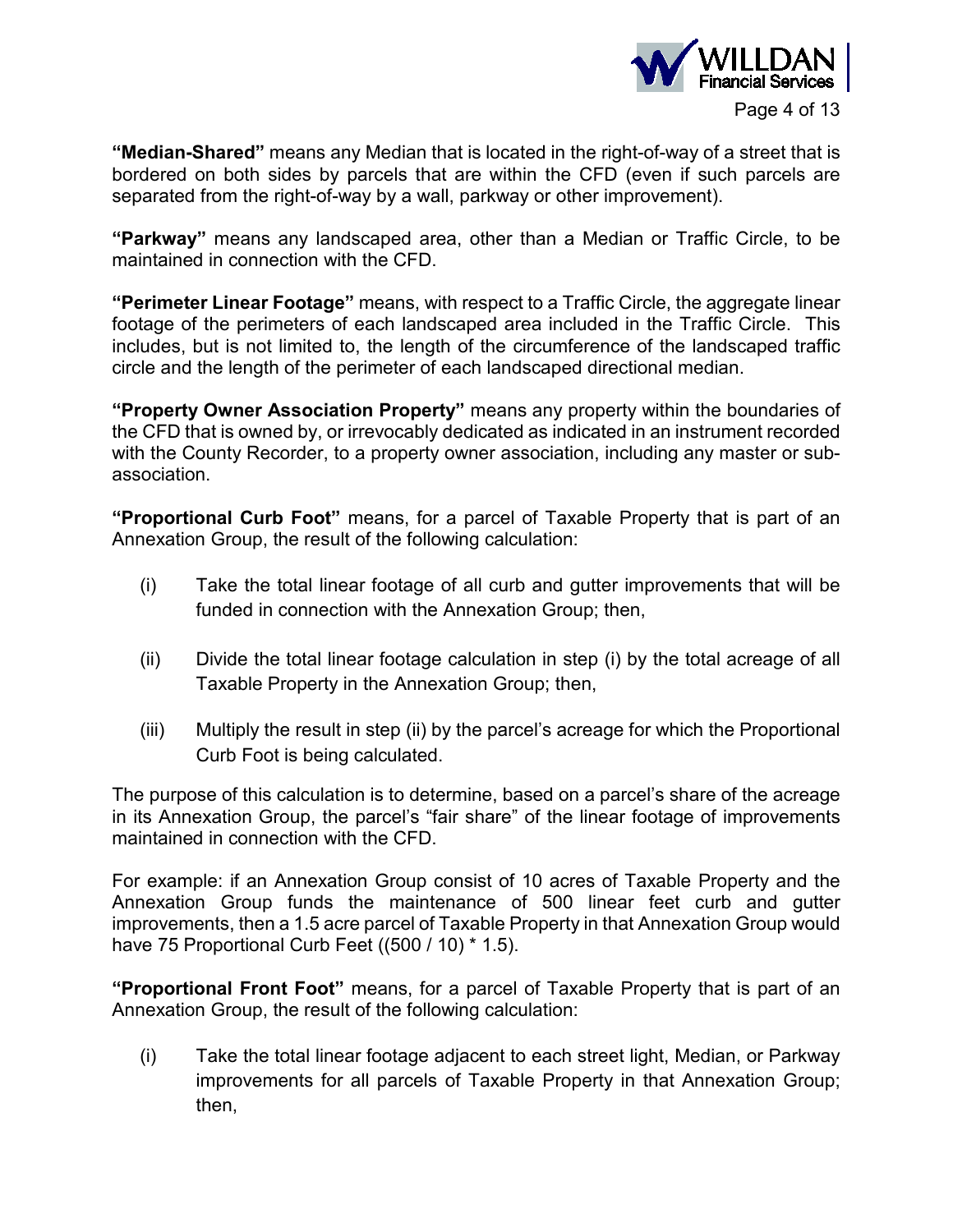

- (ii) Divide the total linear front footage calculation in step (i) by the total acreage of all Taxable Property in the Annexation Group; then,
- (iii) Multiply the result in step (ii) by the parcel's acreage for which the Proportional Front Foot is being calculated.

This calculation should be done separately with respect to:

- a) Median-Shared improvements
- b) Median improvement other than Median-Shared improvements
- c) Parkway improvements, and/or
- d) Street light improvements

The purpose of this calculation is to determine, based on a parcel's share of the acreage in its Annexation Group, the parcel's "fair share" of the linear footage of improvements maintained in connection with the CFD.

For example: if an Annexation Group consist of 10 acres of Taxable Property and in total 500 linear feet of the frontage of these parcels is adjacent to CFD-Maintained Parkway Improvement, then a 1.5 acre parcel of Taxable Property in that Annexation Group would have 75 Proportional Front Feet of Parkway ((500 / 10) \* 1.5).

**"Proportionately"** means with respect to a Tax Rate Area, the ratio of the actual Special Tax levy to the Maximum Special tax is equal for all Assessor's Parcels within the Tax Rate Area.

**"Public Property"** means any property within the boundaries of the CFD that is owned by or irrevocably offered for dedication to the federal government, the State, the County, the City or any other public agency and is used for public purposes.

**"Series"**, in connection with a Tax Rate Area, means all Tax Rate Areas with designations beginning with the same two letters. For example, Tax Rate Areas No. TC-01 and TC-02 are each TC-Series Tax Rate Areas, but Tax Rate Area No. SL-01 (an SL-Series Tax Rate Area) is not a TC-Series Tax Rate Area.

**"Single-Family Residential"** means any Assessors' Parcel within the CFD for which a Building Permit has been, or is intended to be, issued for purposes of constructing a residential structure consisting of one single-family unit.

**"Special Tax"** means the Special Tax to be levied in each Fiscal Year on each Assessor's Parcel of Taxable Property to fund the Special Tax Requirement, and shall include Special Taxes levied or to be levied under Sections B and C, below.

**"Special Tax Requirement"** means, for each Tax Rate Area separately, the amount required in any Fiscal Year to: (i) pay for the services financed by the CFD; (ii) pay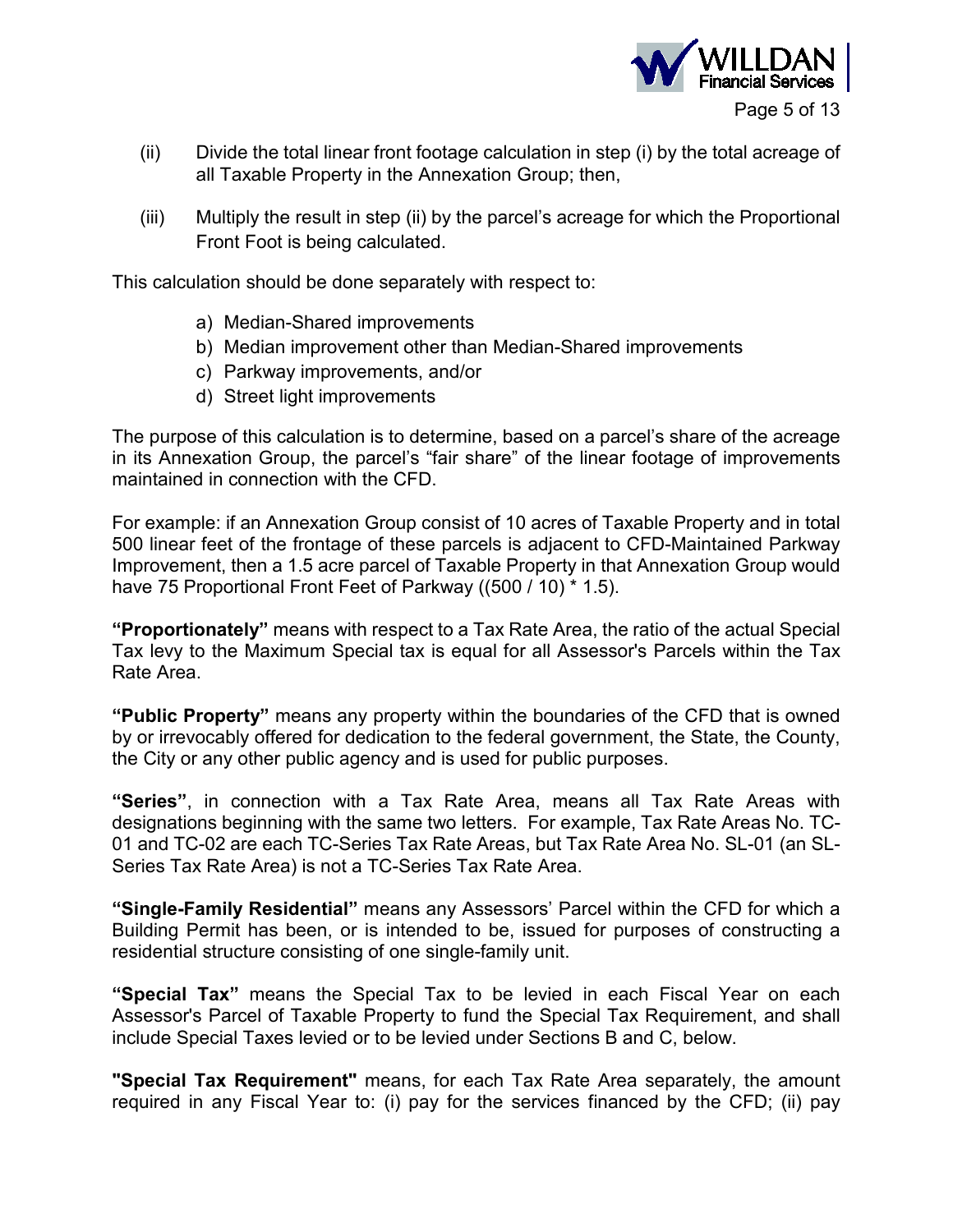

Administrative Expenses; (iii) pay any amounts required to establish or replenish any Reserve Funds; and (iv) pay for anticipated delinquent Special Taxes (not to exceed 10% of total requirement) less any surplus of funds available from the previous Fiscal Year's Special Tax levy.

**"State"** means the State of California.

**"Taxable Property"** means all of the Assessor's Parcels within the boundaries of the CFD other than Tax-Exempt Property.

**"Tax-Exempt Property"** means an Assessor's Parcel not subject to the Special Tax. Tax-Exempt Property includes: (i) Public Property, (ii) Property Owner Association Property, and (iii) property otherwise exempted by law from the Special Tax.

**"Tax Rate Area"** means a grouping of parcels that are taxed to fund a specific service. For example, Tax Rate Area No. SL-01 includes all parcels that are taxed for standard residential street lighting services and Tax Rate Area No. LM-01 includes all parcels that are taxed for landscape maintenance services for the public landscaping maintained in connection with Tax Rate Area No. LM-01. Tax Rate Areas may be created from time to time, and each parcel annexed to the CFD shall, at the time it is annexed, be assigned to one or more Tax Rate Area(s) by action of the City Council (with the consent of the property owner or with voter approval).

**"Traffic Circle"** means a road junction or roundabout containing landscaping and/or monument/signage features to be maintained in connection with the CFD, at which traffic moves in one direction around an island to reach one of the roads converging on it. A Traffic Circle is, at a minimum, typically composed of a landscaped circle area and multiple landscaped directional traffic medians.

### **B. MAXIMUM SPECIAL TAX RATES**

Each Tax Rate Area has separate Maximum Special Taxes for Taxable Property. On each July 1 following its indicated "base year", the Maximum Special Tax for Taxable Property for a Tax Rate Area shall be increased in accordance with the Annual Escalation Factor. No Special Tax shall be levied on Tax-Exempt Property.

### **1. Tax Rate Area No. SL-01 (Single-Family Residential Street Lighting)**

The Maximum Special Tax for Taxable Property in Tax Rate Area No. SL-01 will be as follows:

| <b>Maintenance</b><br>Category | <b>Maintenance Description</b>         | <b>Maximum Rate per</b><br><b>Single-Family</b><br><b>Residential Parcel</b> |
|--------------------------------|----------------------------------------|------------------------------------------------------------------------------|
| <b>SL-01A</b>                  | Perimeter and Interior Street Lighting | \$197.39                                                                     |
| <b>SL-01B</b>                  | <b>Perimeter Street Lighting Only</b>  | \$87.28                                                                      |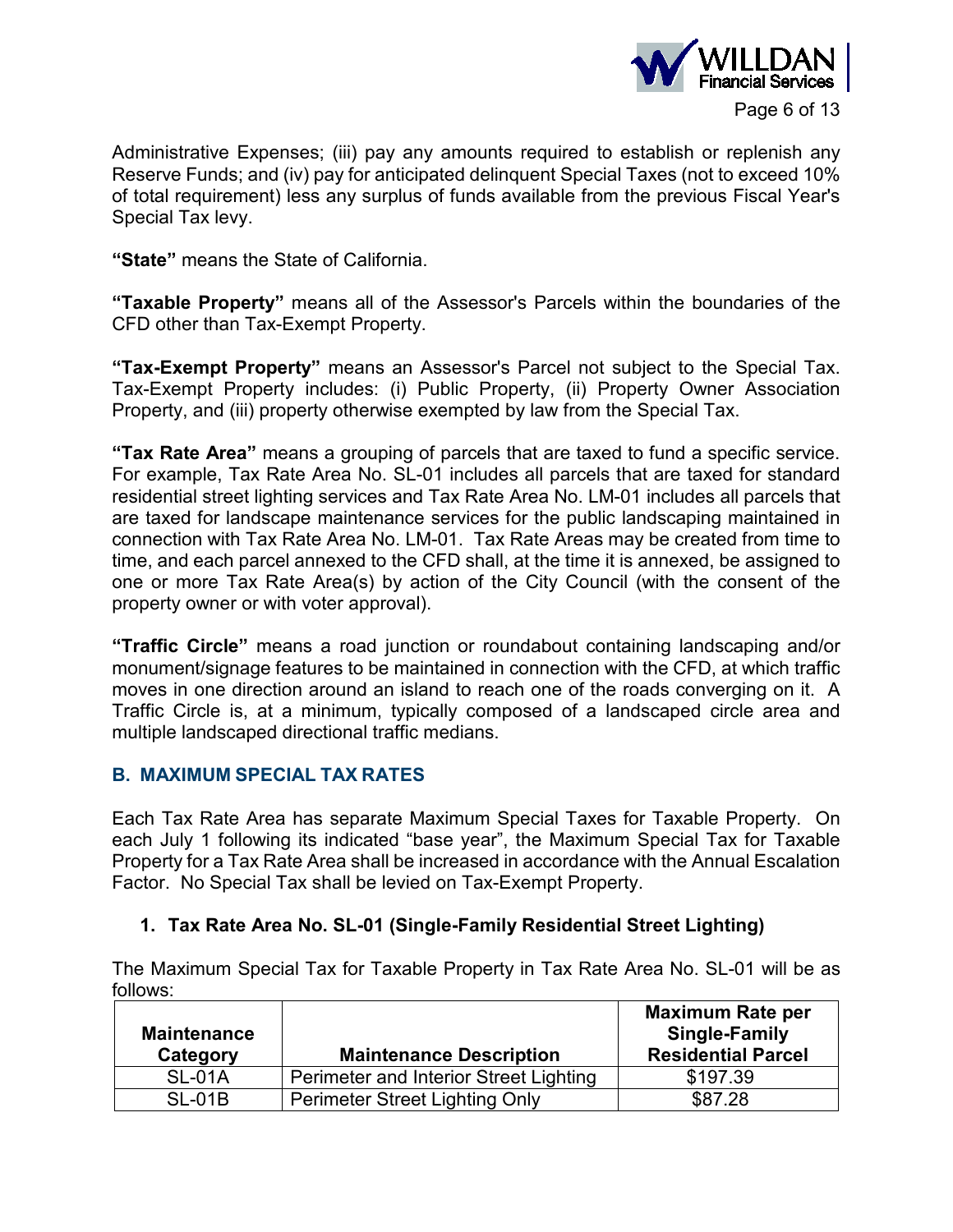

The base year for Tax Rate Area No. SL-01 is Fiscal Year 2014/15. However, with respect to the rate for Maintenance Category SL-01B, the base year is Fiscal Year 2021/22.

### **2. Tax Rate Area No. SL-02 (Street Lighting for Property Other than Single-Family Residential)**

The Maximum Special Tax for Taxable Property in Tax Rate Area No. SL-02 will be \$3.25 per Proportional Front Foot.

The base year for Tax Rate Area No. SL-02 is Fiscal Year 2014/15.

## **3. Tax Rate Area No. LM-01 (Single-Family Residential Landscaping)**

The Maximum Special Tax for Taxable Property in Tax Rate Area No. LM-01 will be as follows:

|                    |                                                                           | <b>Maximum</b><br>Rate per |
|--------------------|---------------------------------------------------------------------------|----------------------------|
|                    |                                                                           | <b>Single-Family</b>       |
| <b>Maintenance</b> |                                                                           | <b>Residential</b>         |
| Category           | <b>Maintenance Ratio</b>                                                  | <b>Parcel</b>              |
| LM-01A             | Less than or equal to 20 square feet per Single-Family Residential Parcel | \$14.19                    |
| $LM-01B$           | 21 - 40 square feet per Single-Family Residential Parcel                  | \$42.58                    |
| $LM-01C$           | 41 - 70 square feet per Single-Family Residential Parcel                  | \$78.06                    |
| $LM-01D$           | 71 - 110 square feet per Single-Family Residential Parcel                 | \$127.73                   |
| $LM-01E$           | 111 - 160 square feet per Single-Family Residential Parcel                | \$191.60                   |
| $LM-01F$           | 161 - 220 square feet per Single-Family Residential Parcel                | \$269.66                   |
| $LM-01G$           | 221 - 290 square feet per Single-Family Residential Parcel                | \$361.91                   |
| $LM-01H$           | 291 - 370 square feet per Single-Family Residential Parcel                | \$468.36                   |
| LM-01I             | 371 - 460 square feet per Single-Family Residential Parcel                | \$589.00                   |
| $LM-01J$           | 461 - 560 square feet per Single-Family Residential Parcel                | \$723.83                   |
| $LM-01K$           | 561 - 670 square feet per Single-Family Residential Parcel                | \$872.85                   |
| $LM-01L$           | 671 - 790 square feet per Single-Family Residential Parcel                | \$1,036.07                 |
| $LM-01M$           | 791 - 920 square feet per Single-Family Residential Parcel                | \$1,213.48                 |
| $LM-01N$           | 921 - 1,060 square feet per Single-Family Residential Parcel              | \$1,405.08                 |
| LM-01O             | 1,061 - 1,210 square feet per Single-Family Residential Parcel            | \$1,610.87                 |
| $LM-01P$           | 1,211 - 1,370 square feet per Single-Family Residential Parcel            | \$1,830.86                 |
| $LM-01Q$           | 1,371 - 1,540 square feet per Single-Family Residential Parcel            | \$2,065.04                 |
| $LM-01R$           | 1,541 - 1,720 square feet per Single-Family Residential Parcel            | \$2,313.41                 |
| $LM-01S$           | 1,721 - 1,910 square feet per Single-Family Residential Parcel            | \$2,575.98                 |
| $LM-01T$           | 1,911 - 2,110 square feet per Single-Family Residential Parcel            | \$2,852.73                 |

The base year for Tax Rate Area No. LM-01 is Fiscal Year 2014/15.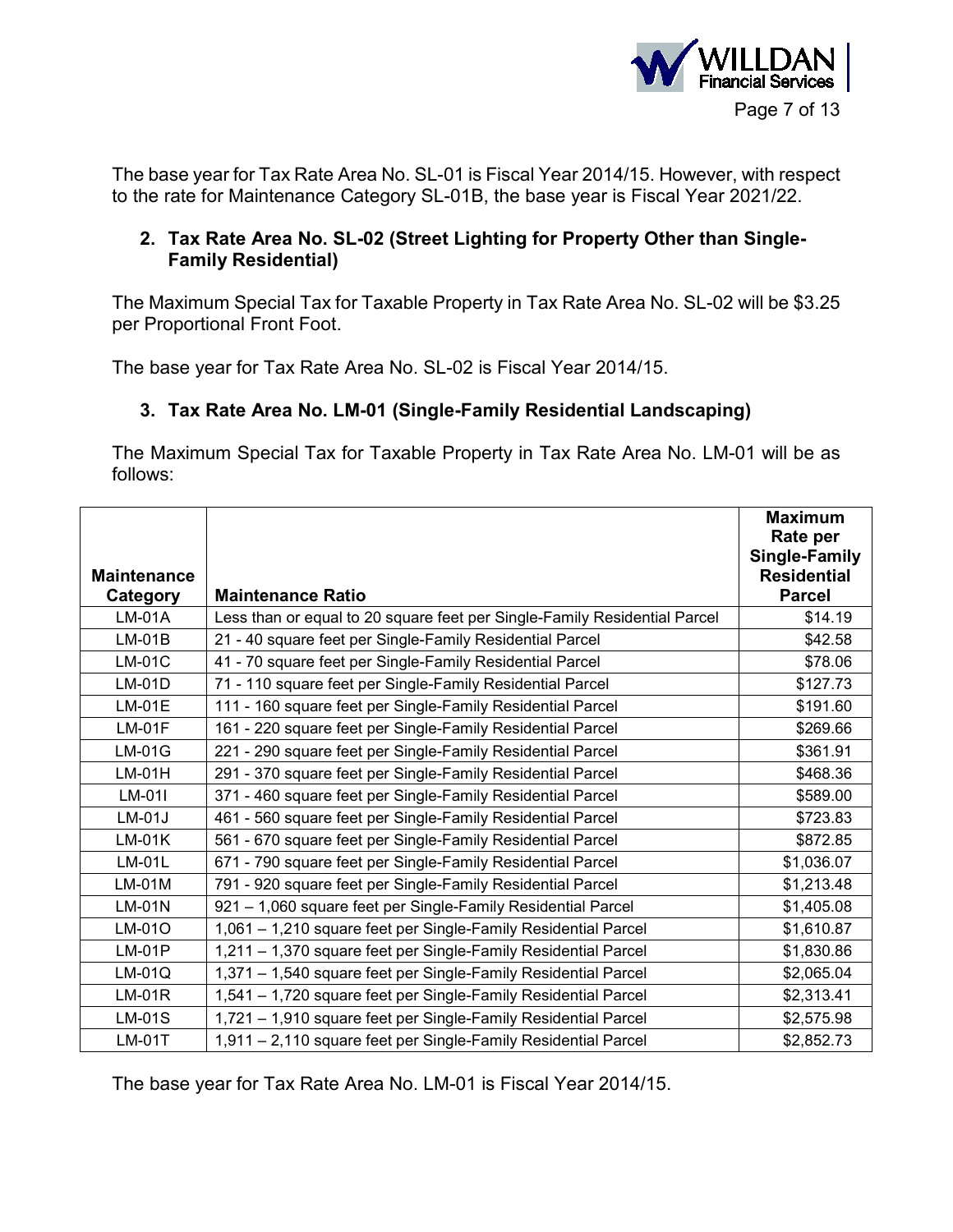

### **4. Tax Rate Area No. LM-02 (Landscaping for Property Other than Single-Family Residential)**

The Maximum Special Tax for Taxable Property in Tax Rate Area No. LM-02 will be as follows:

| <b>Maintenance</b><br>Category | <b>Maintenance Description</b>            | <b>Maximum Rate per</b><br><b>Proportional Front</b><br>Foot |
|--------------------------------|-------------------------------------------|--------------------------------------------------------------|
| $LM-02A$                       | Median(s) (other than Medians-<br>Shared) | \$10.94                                                      |
| LM-02B                         | Median(s)-Shared                          | \$5.47                                                       |
| $LM-02C$                       | Parkway(s)                                | \$13.48                                                      |

If, as a result of an annexation, improvements (or portions of improvements) that had been classified in prior fiscal years as "Median" become "Median-Shared" improvements, the proportional front feet associated with those improvements (or portions of improvements) shall be taxed at the LM-02B rate rather than the LM-02A rate.

The base year for Tax Rate Area No. LM-02 is Fiscal Year 2014/15.

In the event the Proportional Front Footage for a single Annexation Group contains multiple Maintenance Categories, the Maximum Special Tax for Taxable Property in the Annexation Group will be the sum of the Special Taxes for each applicable Maintenance Category. For example if a parcel has 75 Proportional Front Feet of Parkway (see the example given as part of the definition of "Proportional Front Foot") and 50 Proportional Front Feet of Medians that are not Medians-Shared, that parcel's Maximum Special Tax will be \$1,558 (75 x \$13.48)+(50 x \$10.94).

### **5. Tax Rate Area No. TC-01 (Traffic Circle Landscaping Without Monument/Signage Features for Single-Family Residential)**

The Maximum Special Tax for Taxable Property in Tax Rate Area No. TC-01 will be as follows:

| <b>Maintenance</b><br>Category | <b>Maintenance Ratio</b>                                                  | <b>Maximum</b><br>Rate per<br>Single-Family<br><b>Residential</b><br><b>Parcel</b> |
|--------------------------------|---------------------------------------------------------------------------|------------------------------------------------------------------------------------|
|                                |                                                                           |                                                                                    |
| <b>TC-01A</b>                  | Less than or equal to 20 square feet per Single-Family Residential Parcel | \$23.73                                                                            |
| TC-01B                         | 21 - 40 square feet per Single-Family Residential Parcel                  | \$71.28                                                                            |
| <b>TC-01C</b>                  | 41 - 70 square feet per Single-Family Residential Parcel                  | \$130.73                                                                           |
| TC-01D                         | 71 - 110 square feet per Single-Family Residential Parcel                 | \$213.93                                                                           |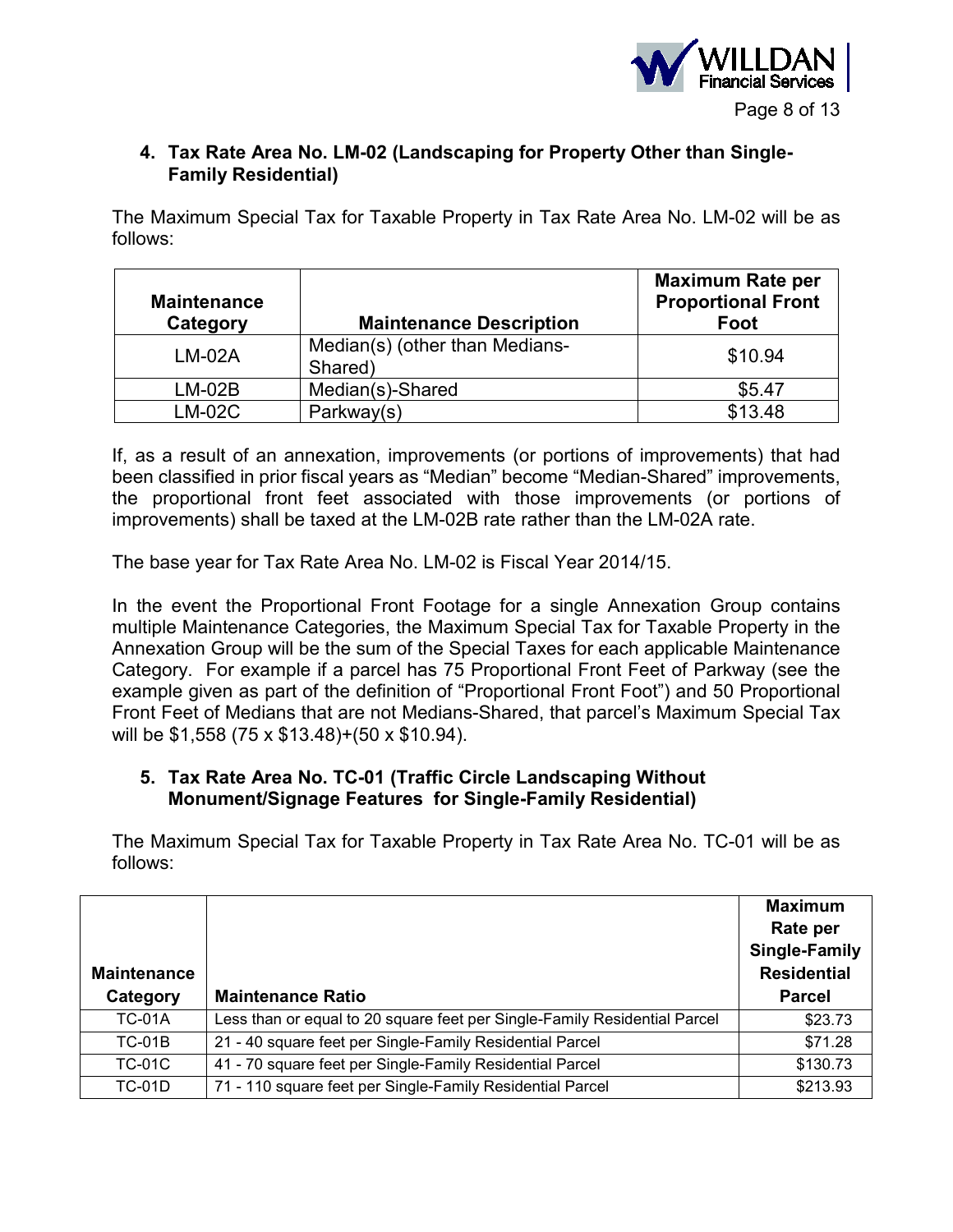

| <b>Maintenance</b> |                                                              | <b>Maximum</b><br>Rate per<br>Single-Family<br><b>Residential</b> |
|--------------------|--------------------------------------------------------------|-------------------------------------------------------------------|
| Category           | <b>Maintenance Ratio</b>                                     | <b>Parcel</b>                                                     |
| <b>TC-01E</b>      | 111 - 160 square feet per Single-Family Residential Parcel   | \$320.90                                                          |
| <b>TC-01F</b>      | 161 - 220 square feet per Single-Family Residential Parcel   | \$451.65                                                          |
| <b>TC-01G</b>      | 221 - 290 square feet per Single-Family Residential Parcel   | \$606.20                                                          |
| <b>TC-01H</b>      | 291 - 370 square feet per Single-Family Residential Parcel   | \$784.50                                                          |
| <b>TC-01I</b>      | 371 - 460 square feet per Single-Family Residential Parcel   | \$986.60                                                          |
| <b>TC-01J</b>      | 461 - 560 square feet per Single-Family Residential Parcel   | \$1,212.48                                                        |
| <b>TC-01K</b>      | 561 - 670 square feet per Single-Family Residential Parcel   | \$1,462.08                                                        |
| <b>TC-01L</b>      | 671 - 790 square feet per Single-Family Residential Parcel   | \$1,735.50                                                        |
| <b>TC-01M</b>      | 791 - 920 square feet per Single-Family Residential Parcel   | \$2,032.68                                                        |
| <b>TC-01N</b>      | 921 - 1,060 square feet per Single-Family Residential Parcel | \$2,353.63                                                        |

The base year for Tax Rate Area No. TC-01 is Fiscal Year 2021/22.

### **6. Tax Rate Area No. TC-02 (Traffic Circle Landscaping with Monument/Signage Features for Single-Family Residential)**

The Maximum Special Tax for Taxable Property in Tax Rate Area No. TC-02 will be as follows:

|                    |                                                                           | <b>Maximum</b>       |
|--------------------|---------------------------------------------------------------------------|----------------------|
|                    |                                                                           | Rate per             |
|                    |                                                                           | <b>Single-Family</b> |
| <b>Maintenance</b> |                                                                           | <b>Residential</b>   |
| Category           | <b>Maintenance Ratio</b>                                                  | <b>Parcel</b>        |
| <b>TC-02-A</b>     | Less than or equal to 20 square feet per Single-Family Residential Parcel | \$37.96              |
| <b>TC-02-B</b>     | 21 - 40 square feet per Single-Family Residential Parcel                  | \$114.04             |
| <b>TC-02-C</b>     | 41 - 70 square feet per Single-Family Residential Parcel                  | \$209.16             |
| <b>TC-02-D</b>     | 71 - 110 square feet per Single-Family Residential Parcel                 | \$342.28             |
| <b>TC-02-E</b>     | 111 - 160 square feet per Single-Family Residential Parcel                | \$513.44             |
| <b>TC-02-F</b>     | 161 - 220 square feet per Single-Family Residential Parcel                | \$722.64             |
| <b>TC-02-G</b>     | 221 - 290 square feet per Single-Family Residential Parcel                | \$969.92             |
| <b>TC-02-H</b>     | 291 - 370 square feet per Single-Family Residential Parcel                | \$1,255.20           |
| <b>TC-02-I</b>     | 371 - 460 square feet per Single-Family Residential Parcel                | \$1,578.56           |
| <b>TC-02-J</b>     | 461 - 560 square feet per Single-Family Residential Parcel                | \$1,939.96           |
| <b>TC-02-K</b>     | 561 - 670 square feet per Single-Family Residential Parcel                | \$2,339.32           |
| <b>TC-02-L</b>     | 671 - 790 square feet per Single-Family Residential Parcel                | \$2,776.80           |
| TC-02-M            | 791 - 920 square feet per Single-Family Residential Parcel                | \$3,252.28           |
| <b>TC-02-N</b>     | 921 - 1,060 square feet per Single-Family Residential Parcel              | \$3,765.80           |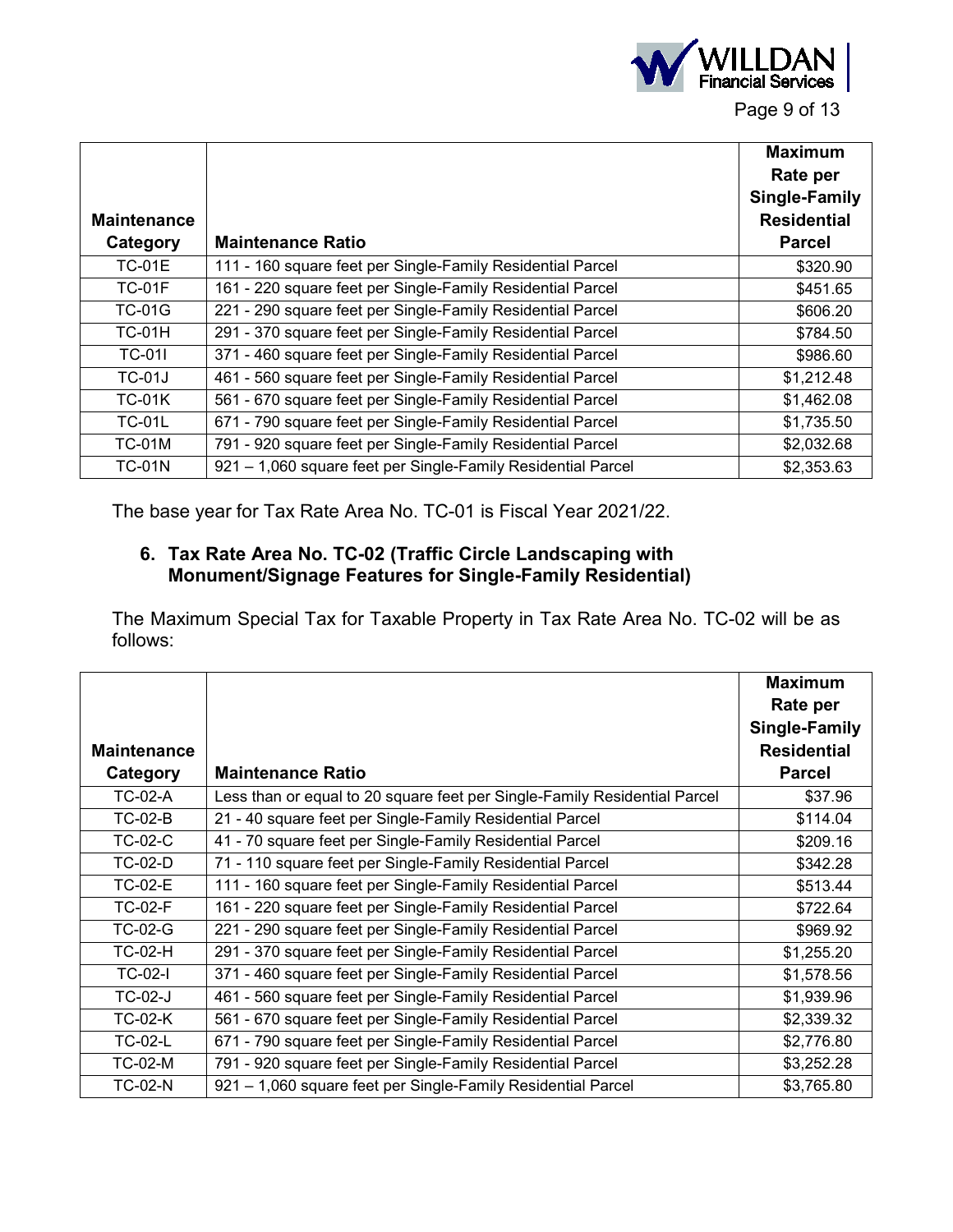

The base year for Tax Rate Area No. TC-02 is Fiscal Year 2021/22.

### **7. Tax Rate Area No. TC-03 (Traffic Circle Landscaping without Monument/Signage Features for Property Other than Single-Family Residential)**

The Maximum Special Tax for Taxable Property in Tax Rate Area No. TC-03 will be \$36.58 per Angularly Allocated Landscape Foot.

The base year for Tax Rate Area No. TC-03 is Fiscal Year 2021/22.

### **8. Tax Rate Area No. TC-04 (Traffic Circle Landscaping with Monument/Signage Features for Property Other than Single-Family Residential)**

The Maximum Special Tax for Taxable Property in Tax Rate Area No. TC-04 will be \$43.89 per Angularly Allocated Landscape Foot.

The base year for Tax Rate Area No. TC-04 is Fiscal Year 2021/22.

### **9. Tax Rate Area No. SD-01 (Street Maintenance and Drainage for Single-Family Residential)**

| <b>Maintenance</b><br>Category | <b>Maintenance Description</b>  | <b>Maximum Rate</b>                                                |  |
|--------------------------------|---------------------------------|--------------------------------------------------------------------|--|
| SD-01                          | Street Maintenance and Drainage | \$900 per Taxable Parcel plus<br>\$2.50 per Proportional Curb Foot |  |

The base year for Tax Rate Area No. SD-01 is Fiscal Year 2021/22.

## **C. METHOD OF APPORTIONMENT OF THE SPECIAL TAX**

For each Fiscal Year, the CFD Administrator shall, separately within each Tax Rate Area, levy the Special Tax Proportionately on each Assessor's Parcel, whether Developed or Undeveloped, within that Tax Rate Area at up to 100% of the applicable Maximum Special Tax until the amount levied is equal to the Special Tax Requirement assigned to that Tax Rate Area in that Fiscal Year.

## **D. APPEALS**

Any taxpayer that believes that the amount of the Special Tax assigned to a Parcel is in error may file a written notice with the CFD Administrator appealing the levy of the Special Tax. This notice is required to be filed with the CFD Administrator during the Fiscal Year the error is believed to have occurred. The CFD Administrator or its designee will then promptly review the appeal and, if necessary, meet with the taxpayer. If the CFD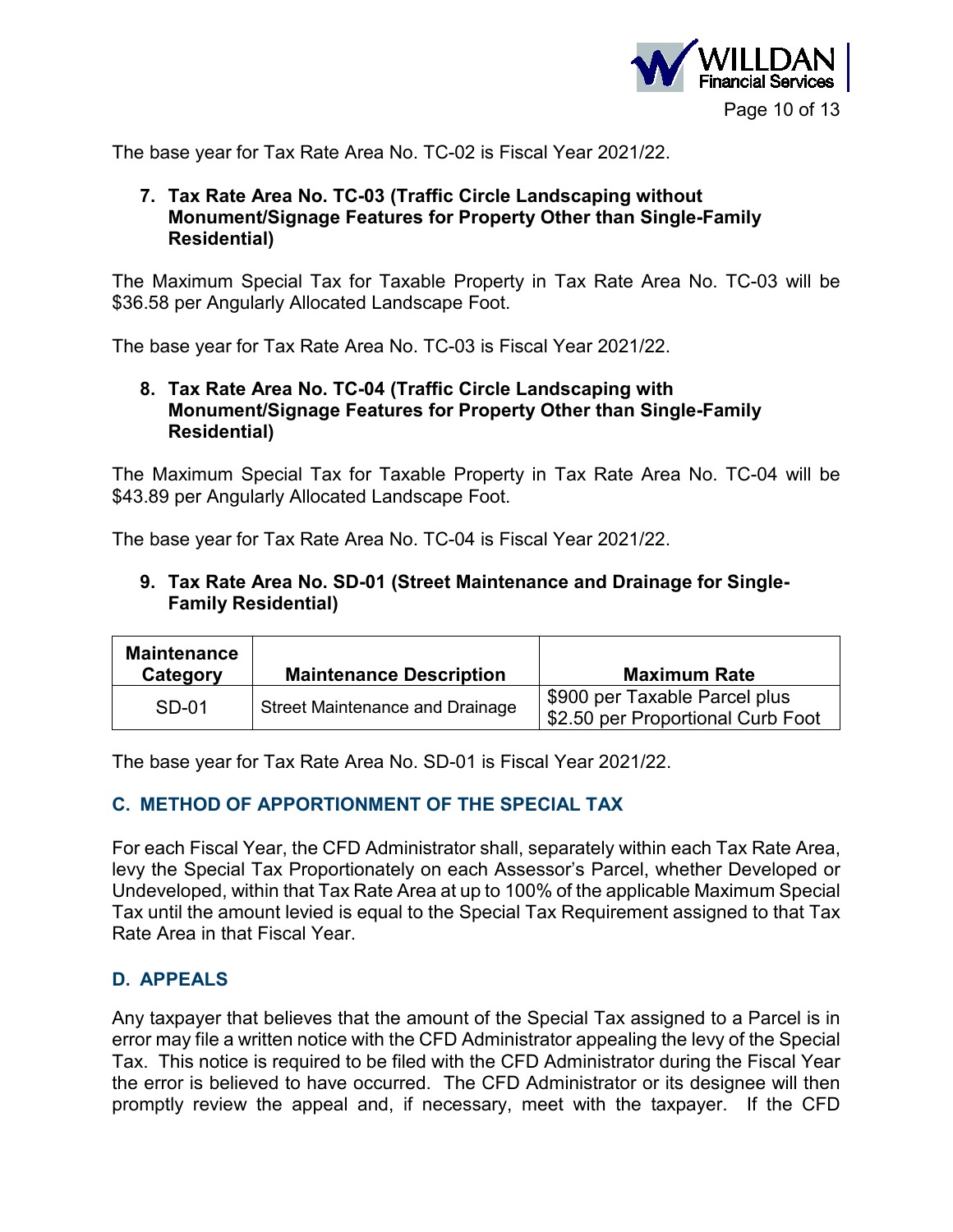

Administrator verifies that the tax should be changed the Special Tax levy shall be corrected and, if applicable, a refund shall be granted.

The City Council may interpret this Rate and Method of Apportionment for purposes of clarifying any ambiguity and make determinations relative to the annual administration of the Special Tax and any landowner appeals. Any decision of the City Council shall be final and binding as to all persons.

### **E. MANNER OF COLLECTION**

The Special Tax as levied pursuant to Section D above and shall be collected in the same manner and at the same time as ordinary *ad valorem* property taxes; however, the CFD Administrator may directly bill the Special Tax or collect Special Taxes at a different time, if necessary, to meet the financial obligations of the CFD as otherwise determined appropriate by the CFD Administrator.

The Special Tax shall be subject to the same penalties, procedure, sale, and lien priority in any case of delinquency as applicable for ad valorem taxes.

### **F. PREPAYMENT OF SPECIAL TAX OBLIGATION**

The Special Tax may not be prepaid.

### **G. TERM OF SPECIAL TAX**

Taxable Property in the CFD shall remain subject to the Special Tax in perpetuity or until the City Council takes appropriate actions to terminate the Special Tax pursuant to the Act.

### **H. ANNEXATIONS**

It is intended that territory will, from time to time, be annexed to the CFD. Such territory will be assigned to new Tax Rate Areas, existing Tax Rate Areas, or a combination of new and existing Tax Rate Areas. In the event annexed territory is assigned to an existing Tax Rate Area, services (of a nature similar to those already provided in connection with the Tax Rate Area) will be provided to the annexed territory (or public improvements associated with the annexed territory).

#### **I. RESTATEMENT**

This document has been amended and restated from its original form. The purpose of restatements is to maintain the clarity of this document over time; to allow the document to be relevant to both existing and newly annexed parcels; and to aid in the efficient administration of the CFD. Amendments, except where approved by the relevant property owners, are not intended to increase the Maximum Special Tax Rate(s) applicable to parcels already a part of the CFD at the time of the amendment. To the extent an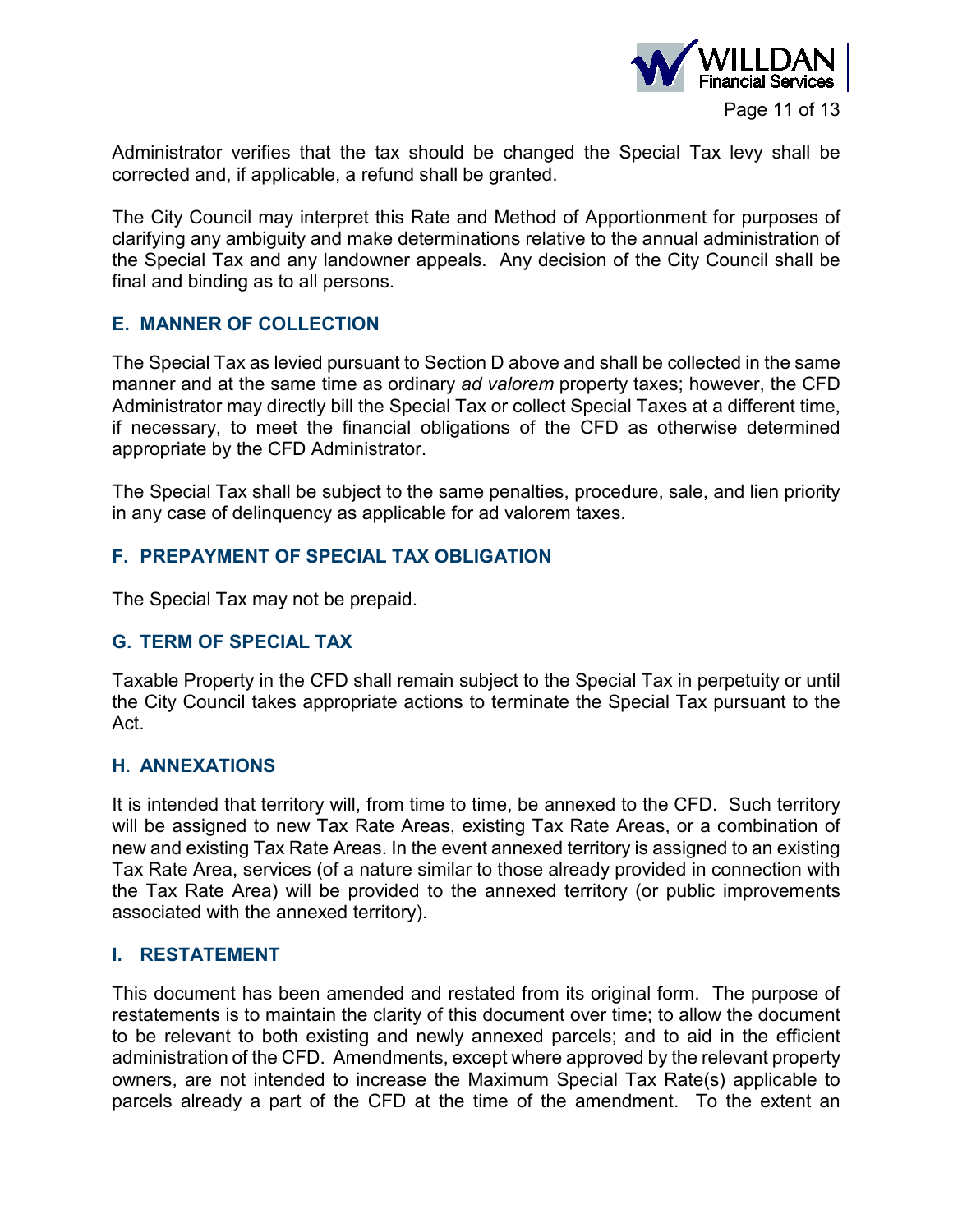

amendment inadvertently increases the Maximum Special Tax Rate(s) applicable to a Parcel, the Maximum Special Tax Rate(s) (adjusted by any associated Annual Escalation Factor) consented to by the owners of that Parcel at the time the Parcel was annexed to the CFD (or the voter-approved Maximum Special Tax Rate(s)) shall apply to that Parcel.

For purposes of the preceding paragraph, with respect to actions that occurred before a Parcel (the "Current Parcel") existed, the owners of the Current Parcel shall be understood to mean the owners of the Parcel that included the territory of the Current Parcel at the time the action occurred.

### **J. FORMER TAX RATE AREA NO. 1**

Note that, beginning with the first amended and restated version of this document, the Tax Rate Area that was designated Tax Rate Area No. 1 in previous versions of this document has been redesignated as Tax Rate Areas No. LM-01 and SL-01 (the "Successor Areas"). The combined Maximum Special Tax Rates in connection with the Successor Areas with respect to each Assessor's Parcel in former Tax Rate Area No. 1 is equal to the Maximum Special Tax Rate for former Tax Rate Area No. 1 and, together, the Successor Areas fund all services funded by the former Tax Rate Area No. 1. This change was made for administrative convenience and is not intended to increase the tax on the parcels included in former Tax Rate Area No. 1.

### **K. REVISION TO RATE TABLE FOR TAX RATE AREA NO. LM-01**

Note that, beginning with the second amended and restated version of this document, an expanded tax rate table was created for Tax Rate Area No. LM-01. This tax rate table was designed to provide appropriate Maximum Tax Rates for parcels with different Maintenance Ratios.

All Taxable Parcels in Tax Rate Area No. LM-01 prior to this amendment were subject to a Base Year 2014/15 Maximum Special Tax of \$468.36 and are part of an Annexation Group with a Maintenance Ratio of 291 - 370 square feet per Single-Family Residential Parcel. This amendment does not change the maximum special tax rate for parcels already in the District. This change is not intended to increase the tax on the parcels included in Tax Rate Area No. LM-01 prior to the amendment.

### **L. REVISION TO RATE TABLE FOR TAX RATE AREA NO. SL-01**

Note that, beginning with the third amended and restated version of this document, an expanded tax rate table was created for Tax Rate Area No. SL-01. This tax rate table was designed to provide appropriate Maximum Tax Rates for parcels in developments for which the CFD funds only perimeter street lighting facilities and not both perimeter and internal street lighting facilities. The existing rate had been designed to fund both perimeter and internal street lighting facilities.